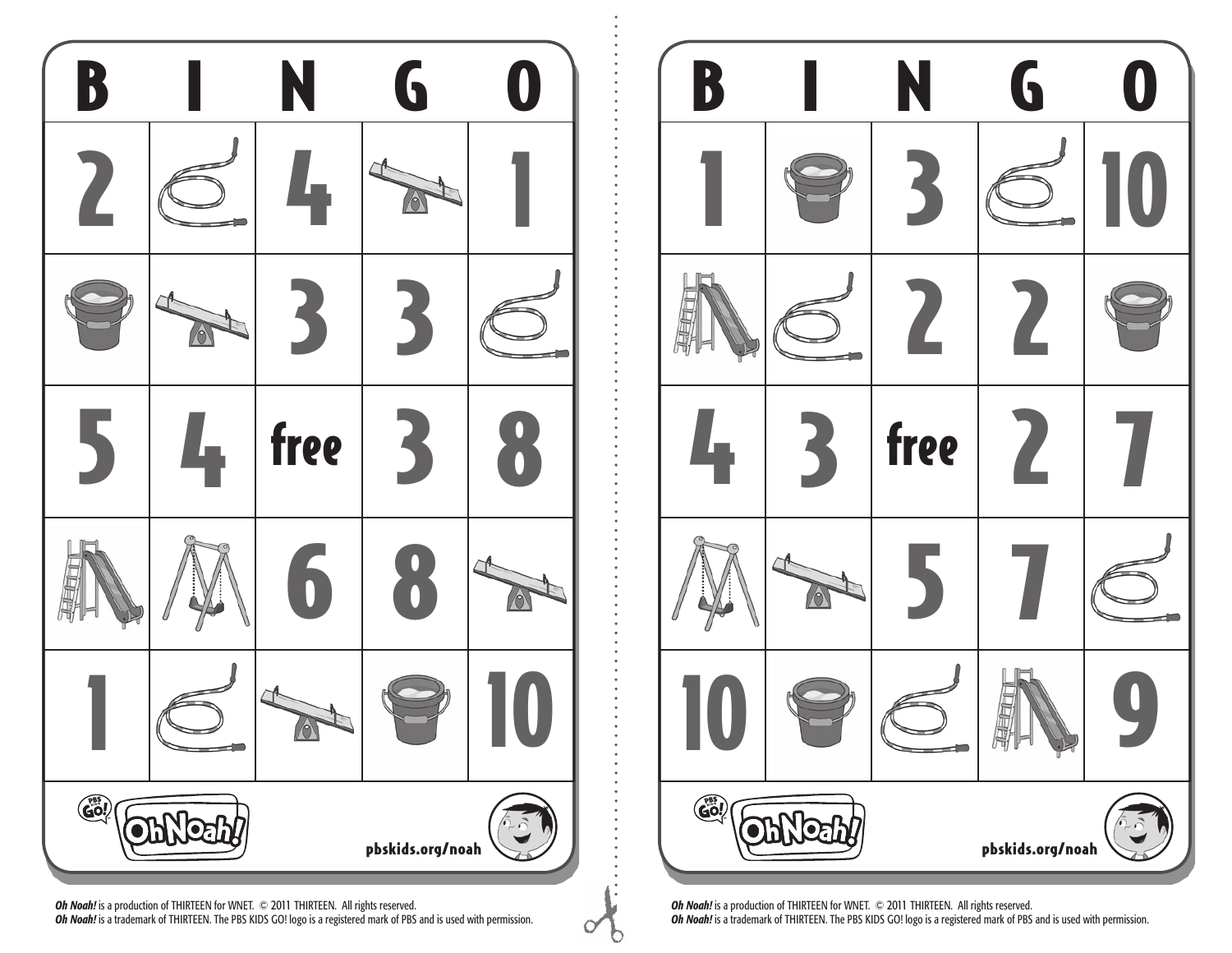

*Oh Noah!* is a production of THIRTEEN for WNET. © 2011 THIRTEEN. All rights reserved. *Oh Noah!* is a trademark of THIRTEEN. The PBS KIDS GO! logo is a registered mark of PBS and is used with permission.

 $\circ$ b



*Oh Noah!* is a production of THIRTEEN for WNET. © 2011 THIRTEEN. All rights reserved. *Oh Noah!* is a trademark of THIRTEEN. The PBS KIDS GO! logo is a registered mark of PBS and is used with permission.